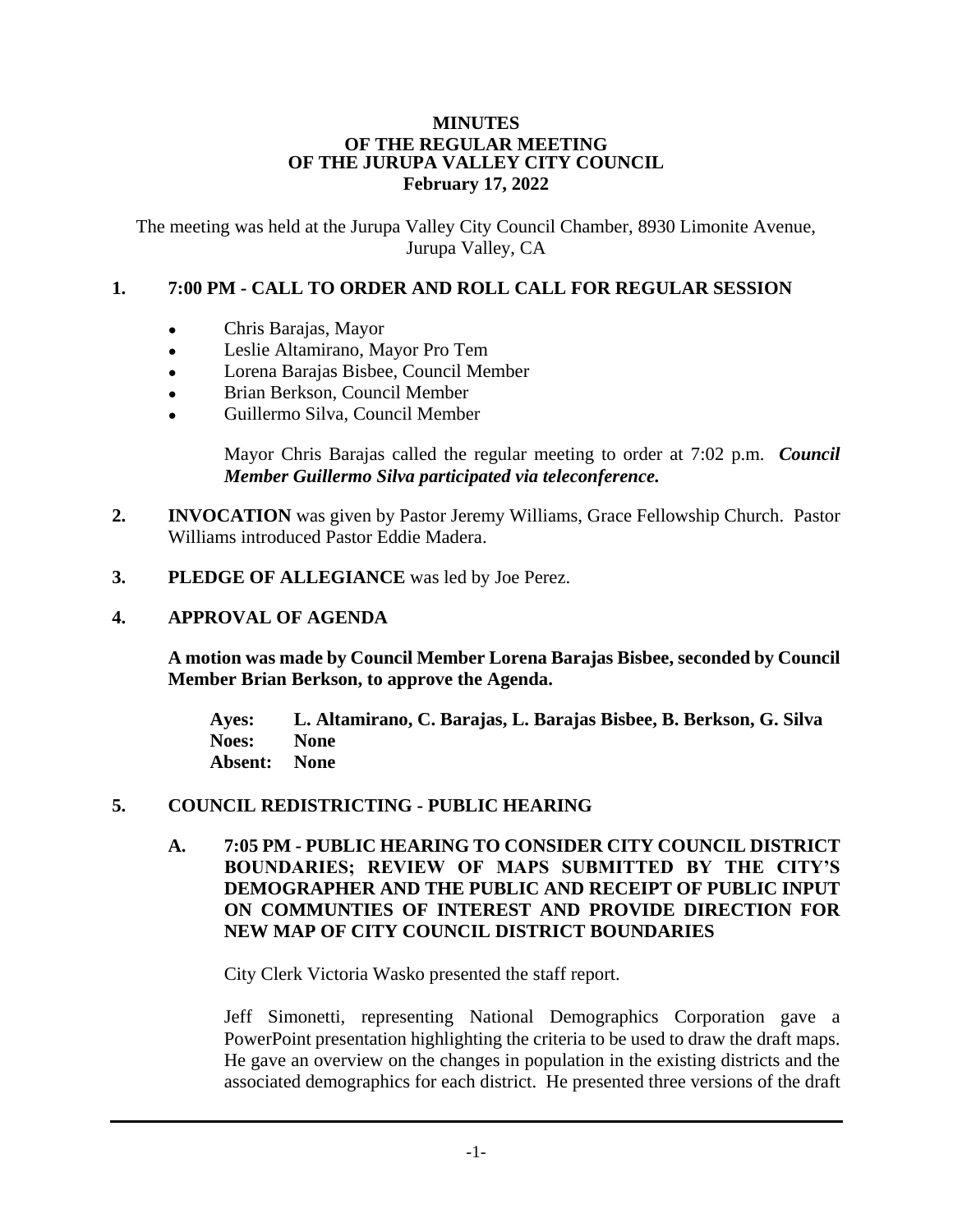maps for review. He reported that on March 17, 2022, the City Council will be asked to introduce the ordinance adopting the draft map.

Mayor Chris Barajas opened the public hearing and called for any public comments.

There being no further comments, the public hearing was closed.

Following discussion, the Council provided feedback to the City's demographer that the preferred Draft Map 101, be further refined so that it provides an overlay of the City's nine distinct neighborhoods and associated communities of interest that will be brought back at the City Council Meeting of March 17, 2022.

# **6. PRESENTATIONS**

# **A. COMMUNITY DEVELOPMENT DEPARTMENT – INTRODUCTON OF CITY STAFF**

Joe Perez, Community Development Director, introduced the following employees of the Community Development Department: Andrew Vidal, Planning Technician; Augustin Resendiz, Assistant Planner; Kumail Raza, Associate Planner; Miguel Del Rio, Assistant Planner; Reynaldo Aquino, Senior Planner; Annette Tam, Planning Manager; Ernie Perea, CEQA Administrator; Erika Soriano, Administrative Services Coordinator; and Dianne Guevara, Deputy Director Community Development

## **B. PRESENTATION - HOMESERVE SOLUTIONS FOR MUNICIPALITIES, UTILITIES AND HOMEOWNERS – PRESENTED BY BILL COFFEY, REGIONAL DIRECTOR**

City Manager Rod Butler introduced Bill Coffey, Regional Director, who gave a presentation on the Homeserve Solutions Program, which would offer a new public/private partnership for the City.

# **7. PUBLIC APPEARANCE/COMMENTS**

# **8. INTRODUCTIONS, ACKNOWLEDGEMENTS, COUNCIL COMMENTS AND ANNOUNCEMENTS**

Mayor Pro Tem Leslie Altamirano announced that Girl Scout cookies are now available. Anyone interested in buying cookies may contact her at City Hall.

Council Member Brian Berkson announced that a community cleanup event will be held on Saturday, February 26, 2022 for Council District No. 3. Volunteers are welcome to join the effort and should arrive by 7:30 a.m. at City Hall.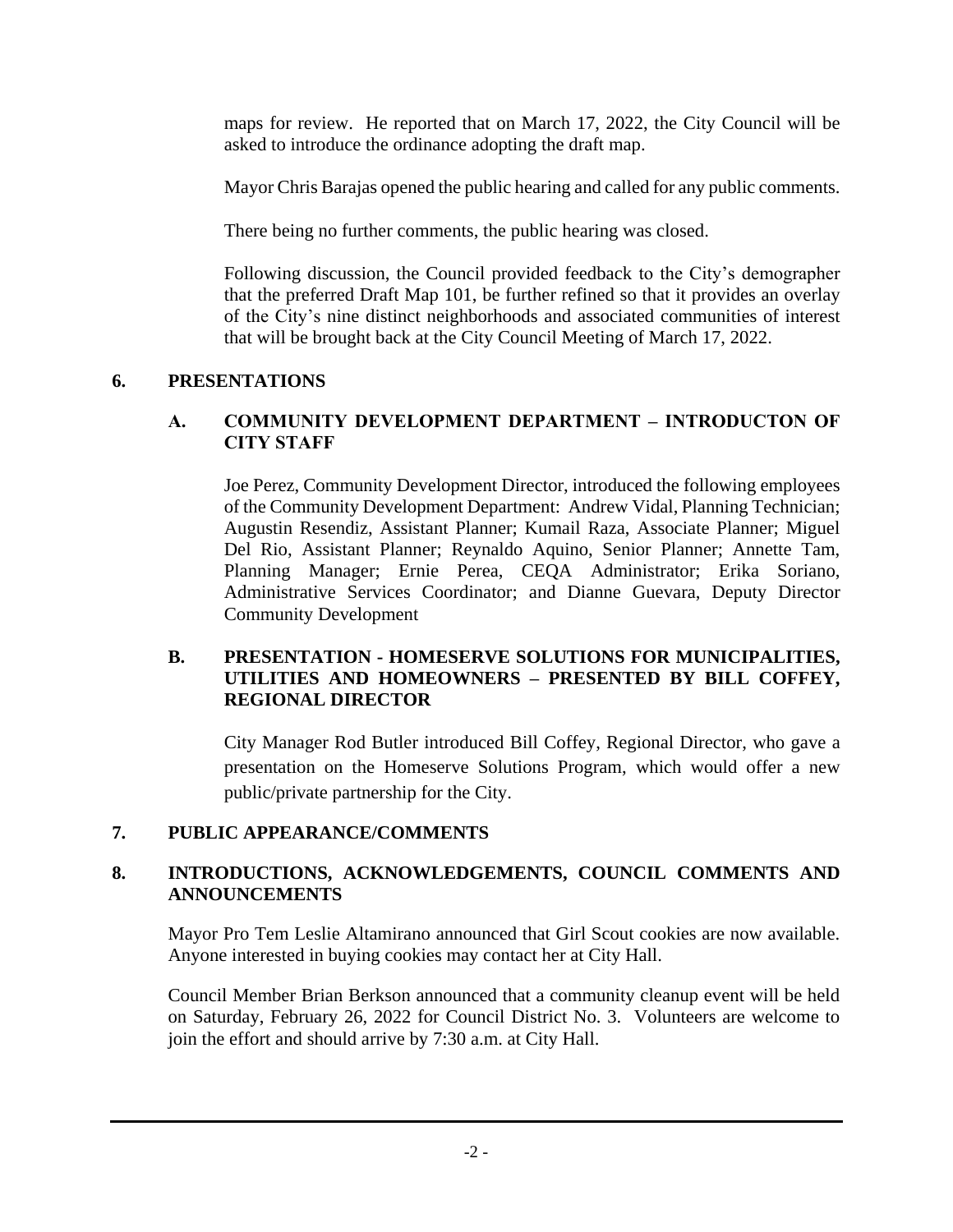Council Member Guillermo Silva thanked Joe Perez for the introductions of his staff. He stated that he has received positive feedback about the Community Development Department. He conveyed Happy Birthday wishes to his daughter.

# **9. CITY COUNCIL MEMBER ORAL/WRITTEN REPORTS REGARDING REGIONAL BOARDS AND COMMISSIONS**

# **A. MAYOR CHRIS BARAJAS**

**1. Mayor Chris Barajas gave an update on the Western Riverside Council of Governments – Administration & Finance Committee meeting of February 9, 2022.**

# **B. COUNCIL MEMBER BRIAN BERKSON**

- **1. Council Member Brian Berkson gave an update on the Riverside County Transportation Commission meeting of February 9, 2022.**
- **2. Council Member Brian Berkson gave an update on the Northwest Transportation Now Coalition meeting of February 10, 2022**
- **3. Council Member Brian Berkson gave an update on the Metrolink / Southern California Regional Rail Authority – Audit and Finance Committee meeting of February 11, 2022.**
- **4. Council Member Brian Berkson gave an update on the Mobile Source Air Pollution Reduction Review Committee meeting of February 17, 2022.**

## **10. CITY MANAGER'S UPDATE**

City Manager Rod Butler announced that Jose Ibarra was named Code Enforcement Officer of the Year by the California Association of Code Enforcement Officers. Mr. Butler thanked Mr. Ibarra for his dedication and outstanding efforts. Mr. Butler announced that the March 3, 2022 Council meeting was canceled. The next regular Council Meeting will be held Thursday, March 17, 2022.

## *Council Member Guillermo Silva left the meeting at 8:15 p.m.*

## **11. SHERIFF'S DEPARTMENT UPDATE**

Chief Jason Sexton gave an update on the Jurupa Valley Sheriff's Department's recent activities and crime statistics.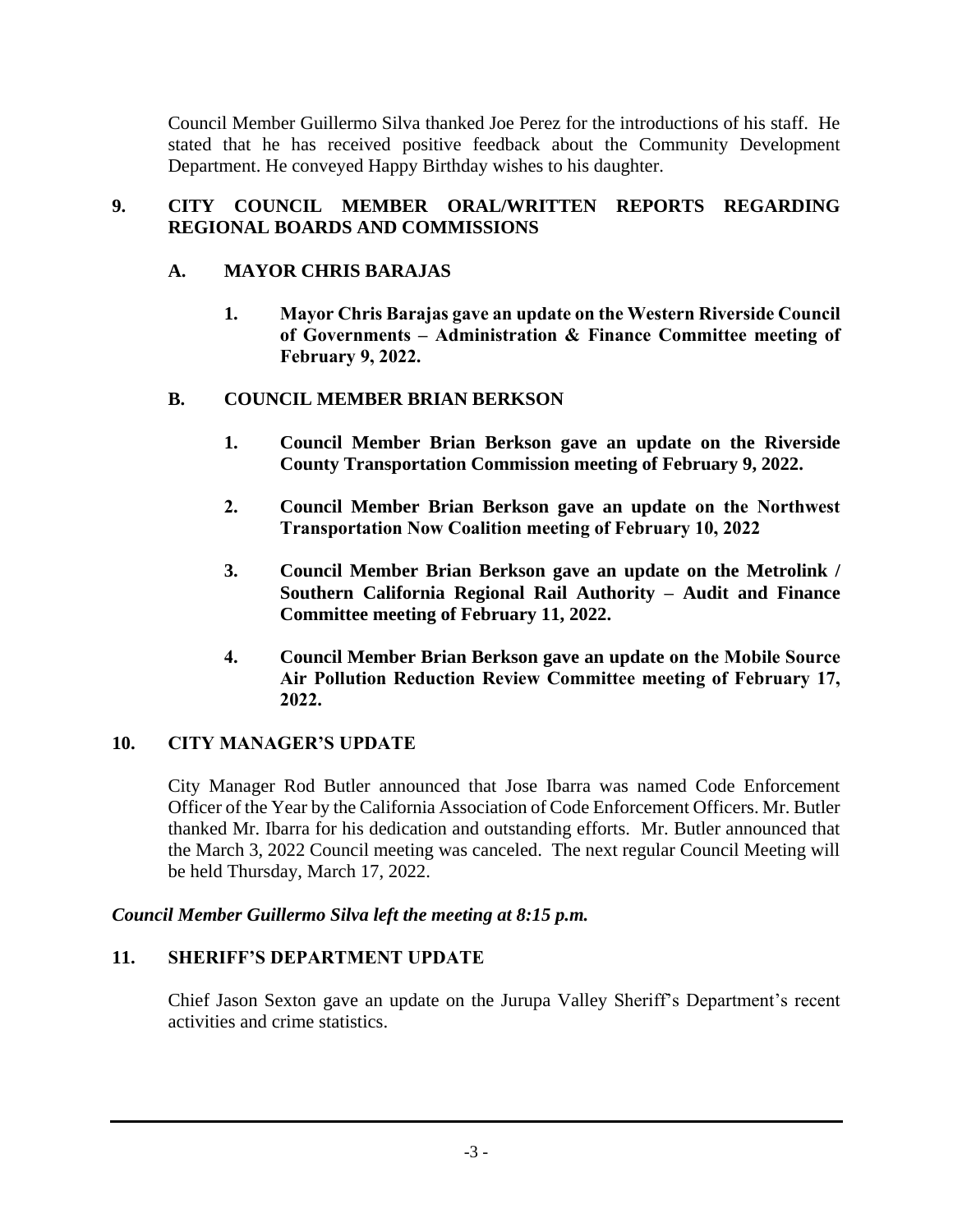#### **12. APPROVAL OF MINUTES**

#### **A. FEBRUARY 3, 2022 REGULAR MEETING**

#### **B. FEBRUARY 3, 2022 SPECIAL MEETING**

**A motion was made by Council Member Lorena Barajas Bisbee, seconded by Mayor Pro Tem Leslie Altamirano, to approve the Minutes of the February 3, 2022 special meeting and the February 3, 2022 regular meeting.**

**Ayes: L. Altamirano, C. Barajas, L. Barajas Bisbee, B. Berkson Noes: None Absent: G. Silva**

#### **13. CONSENT CALENDAR**

### **A. COUNCIL APPROVAL OF A MOTION TO WAIVE THE READING OF THE TEXT OF ALL ORDINANCES AND RESOLUTIONS INCLUDED IN THE AGENDA**

Requested Action: That the City Council waive the reading of the text of all ordinances and resolutions included in the agenda.

### **B. REAFFIRM FINDINGS AUTHORIZING CITY COUNCIL TO MEET IN WHOLE OR IN PART BY TELECONFERENCING UNDER GOVERNMENT CODE SECTION 54953(e) DURING THE COVID-19 STATE AND LOCAL EMERGENCY**

Requested Action: That the City Council adopt Resolution No. 2022-13, entitled:

**A RESOLUTION OF THE CITY COUNCIL OF THE CITY OF JURUPA VALLEY, CALIFORNIA, AUTHORIZING PUBLIC MEETINGS OF THE CITY COUNCIL TO BE HELD WITH A TELECONFERENCE OPTION FOR MEMBERS OF THE CITY COUNCIL AND THE PUBLIC DUE TO THE GOVERNOR'S DECLARATION OF EMERGENCY AND THE CITY COUNCIL'S DECLARATION OF LOCAL EMERGENCY PURSUANT TO GOVERNMENT CODE SECTION 54953(e), AND MAKING FINDINGS AND DETERMINATIONS REGARDING THE SAME**

**A motion was made by Mayor Pro Tem Leslie Altamirano, seconded by Council Member Brian Berkson, to approve the Consent Calendar.**

**Ayes: L. Altamirano, C. Barajas, L. Barajas Bisbee, B. Berkson Noes: None Absent: G. Silva**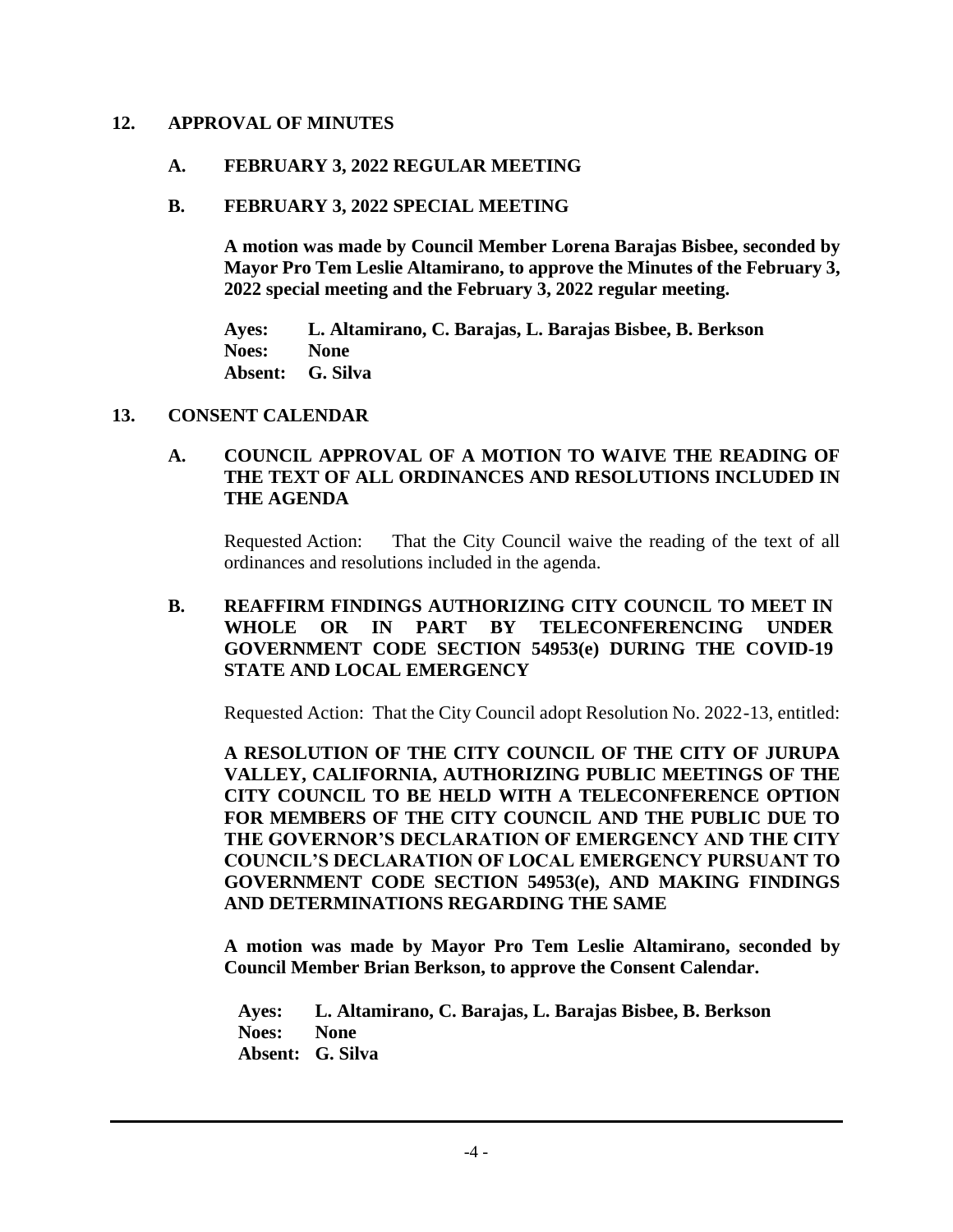### **14. CONSIDERATION OF ANY ITEMS REMOVED FROM THE CONSENT CALENDAR**

- **15. PUBLIC HEARINGS**
	- **A. PUBLIC HEARING TO CONSIDER EXTENSION OF AN INTERIM URGENCY ORDINANCE OF THE CITY COUNCIL OF THE CITY OF JURUPA VALLEY ENACTED PURSUANT TO GOVERNMENT CODE SECTION 65858 ESTABLISHING EMERGENCY REGULATIONS RELATED TO URBAN LOT SPLITS AND HOUSING UNITS BUILT IN ACCORDANCE WITH SENATE BILL 9, DECLARING THE URGENCY THEREOF AND MAKING A DETERMINATION OF EXEMPTION UNDER THE CALIFORNIA ENVIRONMENTAL QUALITY ACT (CEQA) GUIDELINES SECTIONS 65852.21(J) AND 15061(B) (3)**

Staff Report presented by Dianne Guevara, Deputy Director of Community Development.

Mayor Chris Barajas opened the public hearing.

Further discussion followed.

There being no further comments, the public hearing was closed.

**A motion was made by Council Member Lorena Barajas Bisbee, seconded by Mayor Pro Tem Leslie Altamirano, to adopt Urgency Ordinance No. 2022-03, extending Interim Urgency Ordinance No. 2022-02 entitled:**

**AN INTERIM URGENCY ORDINANCE OF THE CITY COUNCIL OF THE CITY OF JURUPA VALLEY, CALIFORNIA, EXTENDING INTERIM URGENCY ORDINANCE NO. 2022-02, ESTABLISHING EMERGENCY REGULATIONS PURSUANT TO GOVERNMENT CODE SECTION 65858 ON URBAN LOT SPLITS AND HOUSING UNITS BUILT IN ACCORDANCE WITH SENATE BILL 9, AND MAKING A DETERMINATION OF EXEMPTION UNDER CEQA**

**Ayes: L. Altamirano, C. Barajas, L. Barajas Bisbee, B. Berkson Noes: None Absent: G. Silva**

#### **16. COUNCIL BUSINESS**

### **A. INTRODUCTION OF A CITY ORDINANCE, ADDING CHAPTER 11.95 TO THE JURUPA VALLEY MUNICIPAL CODE RELATING TO SOCIAL HOST LIABILITY, PROHIBITION AGAINST UNDERAGE DRINKING, RECOVERY OF RESPONSE COSTS FOR VIOLATIONS OF CHAPTER**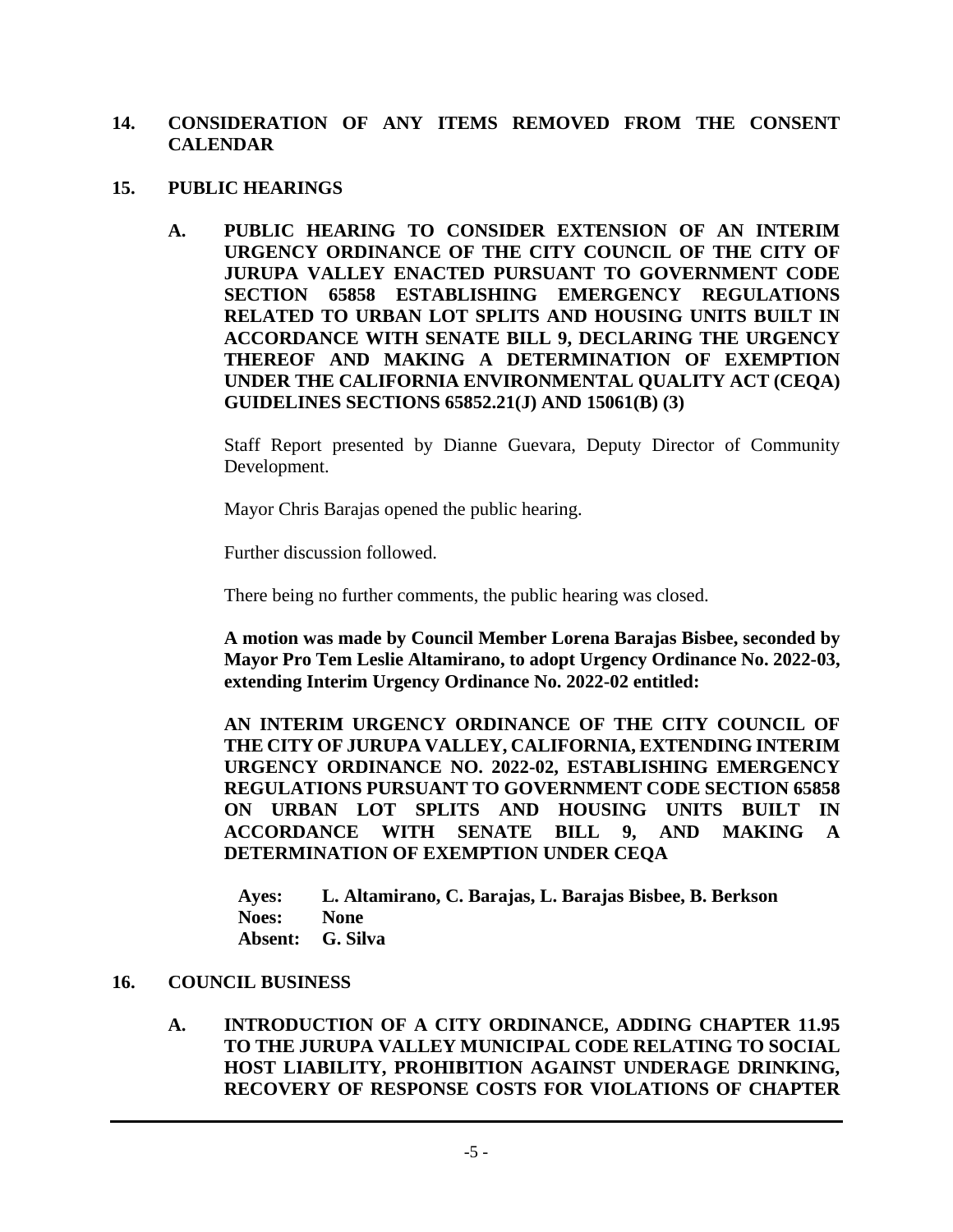## **11.95 AND MAKING EXMPTION FINDINGS PURSUANT TO CEQA; AND ADOPTING A CITY RESOLUTION ESTABLISHING A SCHEDULE OF ADMINISTRATIVE FINES PURSUANT TO CHAPTER 1.20 OF THE JURUPA VALLEY MUNICIPAL CODE**

Staff Report presented by Amy Sells, Principal Management Analyst.

Nancy Vernal spoke in support of the proposed ordinance, stating that such an ordinance will have a positive impact in Jurupa Valley as youth alcohol consumption is unhealthy, unsafe, and unacceptable.

Jennifer Ramirez spoke in support of the proposed ordinance, stating that social host ordinances that provide a civil penalty to adults who provide access to alcohol and underage drinking are effective.

Marlene Ochoa and Jackie Barahona voiced support of the proposed ordinance, stating that social host ordinances have a positive impact on decreasing teen alcohol use.

Jessica Ducsay, Drug Free Communities Project Coordinator, California Baptist University, spoke in support of the proposed ordinance, stating that as a partner of the Healthy Jurupa Valley coalition, their Drug Free Community project at CBU helped to raise awareness about the benefits of this policy.

Further discussion followed.

**A motion was made by Mayor Pro Tem Leslie Altamirano, seconded by Council Member Lorena Barajas Bisbee, to introduce Ordinance No. 2022-04, entitled:**

**AN ORDINANCE OF THE CITY COUNCIL OF THE CITY OF JURUPA VALLEY, CALIFORNIA, ADDING CHAPTER 11.95 TO THE JURUPA VALLEY MUNICIPAL CODE RELATING TO SOCIAL HOST LIABILITY, PROHIBITION AGAINST UNDERAGE DRINKING, RECOVERY OF RESPONSE COSTS FOR VIOLATIONS OF CHAPTER 11.95 AND MAKING EXMPTION FINDINGS PURSUANT TO CEQA**

**Ayes: L. Altamirano, C. Barajas, L. Barajas Bisbee, B. Berkson Noes: None Absent: G. Silva**

**A motion was made by Mayor Pro Tem Leslie Altamirano, seconded by Council Member Lorena Barajas Bisbee, to adopt Resolution No. 2022-14, entitled:**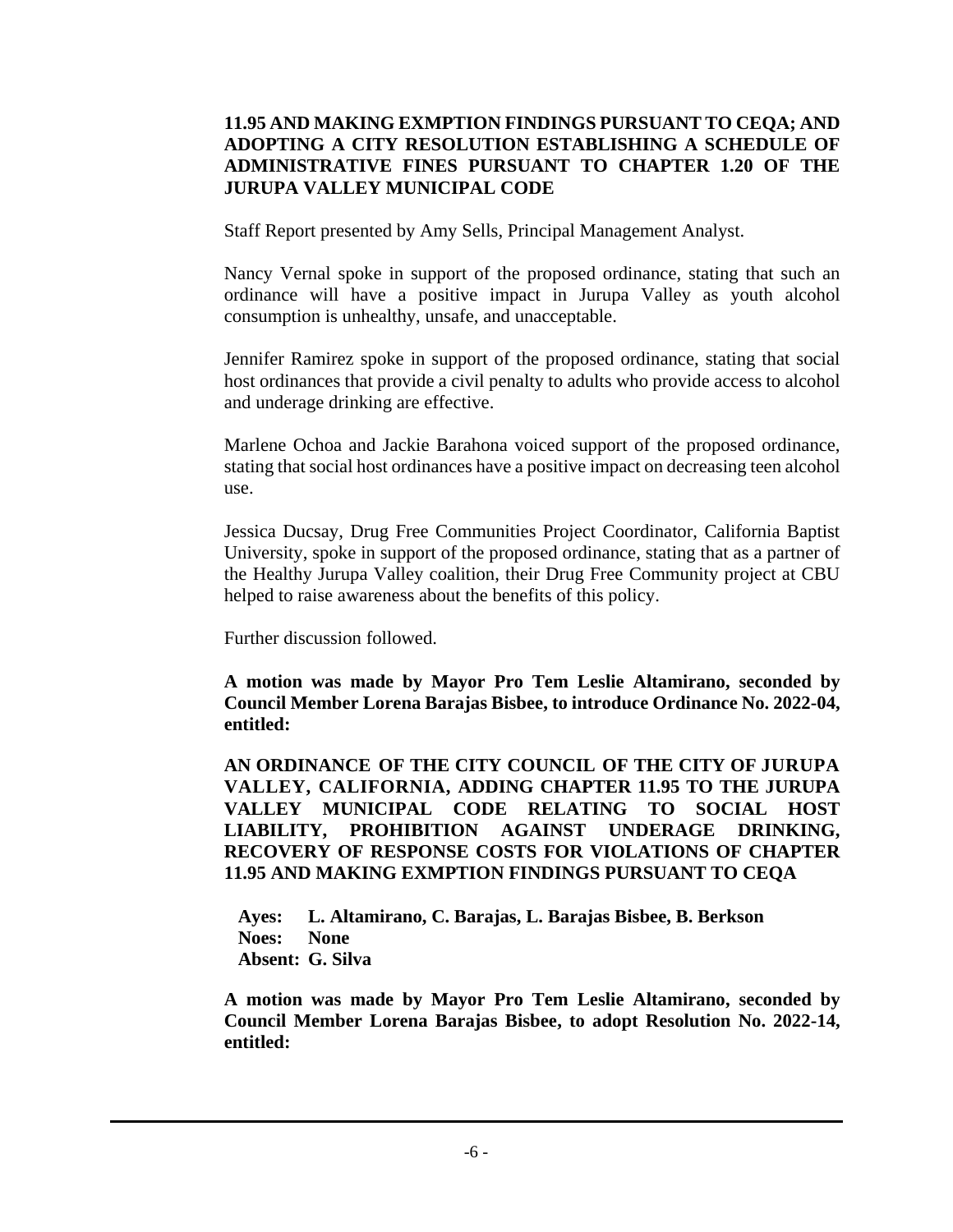**A RESOLUTION OF THE CITY COUNCIL OF THE CITY OF JURUPA VALLEY, CALIFORNIA, ESTABLISHING A SCHEDULE OF ADMINISTRATIVE FINES PURSUANT TO CHAPTER 1.20 OF THE JURUPA VALLEY MUNICIPAL CODE**

**Ayes: L. Altamirano, C. Barajas, L. Barajas Bisbee, B. Berkson Noes: None Absent: G. Silva**

### **A. DISCUSSION OF OPTIONS TO CONSIDER FOR THE THIRD AMENDMENT TO THE AMENDED 2019-2020 COMMUNITY DEVELOPMENT BLOCK GRANTS ANNUAL ACTION PLAN ALLOCATING CDBG-CV3 (COVID-19) FUNDS**

Staff Report presented by Amy Sells, Principal Management Analyst.

Tom Elder presented suggestions on how to solve some of the homeless issues by creating local assistance programs in Jurupa Valley and not allocating the funds to other agencies.

Following discussion, the City Council provided direction to Staff on the options available for CDBG-CV3 funding.

**A motion was made by Council Member Lorena Barajas Bisbee, seconded by Mayor Pro Tem Leslie Altamirano, to move the current CDBG-CV3 funding allocation to the LEAP Program to provide assistance to businesses that have been impacted by COVID.**

**Ayes: L. Altamirano, C. Barajas, L. Barajas Bisbee Noes: B. Berkson Absent: G. Silva** 

## **17. CITY ATTORNEY'S REPORT**

Assistant City Attorney Maricela Marroquin had no report.

## **18. COUNCIL MEMBER REPORTS AND COMMENTS**

## **19. ADJOURNMENT**

There being no further business before the City Council, Mayor Chris Barajas adjourned the meeting at 9:33 p.m.

The next meeting of the Jurupa Valley City Council will be held March 17, 2022 at 7:00 p.m. at the City Council Chamber, 8930 Limonite Avenue, Jurupa Valley, CA 92509.